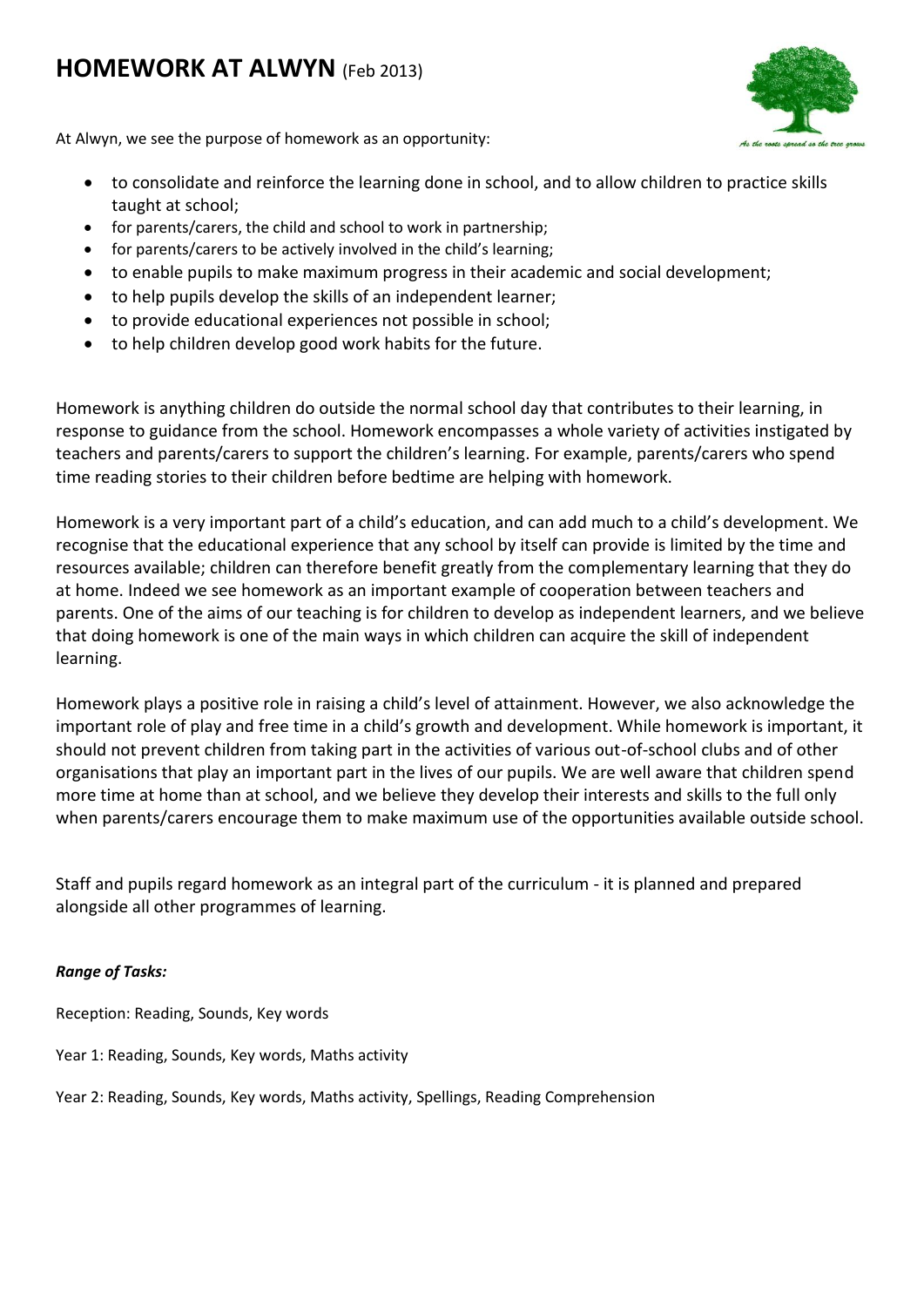#### *Homework Timetable*

Reception

- A recommended ten minutes daily reading (Teacher and parents/carers to write in the reading record book)
- Sounds and/or key words to be practised daily

#### Year One

- A recommended ten minutes daily reading(Teacher and parents/carers to write in the reading record book)
- Sounds and/or key words to be practised daily
- Plus a weekly numeracy task

## Year Two

- Daily reading to continue (Teacher and parents/carers to write in the reading record book)
- Sounds and high frequency words may also be sent home to be practised daily
- A weekly numeracy task
- Key word spellings will be sent home weekly to be tested the following week
- Weekly reading comprehensions will be sent home when all the key words have been learnt
- $\bullet$

In addition to these regular homework tasks, school provides planning at the start of each term to enable parents to support and enrich the child's Topic focus. For example, family outings, library visits, books, games and internet can enhance the children's curriculum work.

## **LITERACY:**

All children are expected to read their school reading book regularly at home. Please remember to fill in their reading record book. The staff at Alwyn and a number of much appreciated parents and other volunteers try to hear the children read as often as possible. We listen to them read individually and in small groups. However we know that it makes a huge difference to a child's reading progress if they also read regularly to an adult at home. Every day would be great, but if not, as often as possible. Some children will also have key words and sounds to learn and they will begin to recognise these more quickly if they practise them at least once a day.

Please be aware that your child is able to change their reading book every day, if they have finished reading it with you at home. If, when you pick them up at the end of the day, you notice that they have not changed their reading book and you completed it with them the previous night, please return to the classroom and the teacher will change it for you.

Those children who have learnt most or all of their key words will be given a short text to read at home with you each week in addition to their reading book. The text will be followed by some comprehension questions. Try to let the children work as independently as possible, encouraging them to re-read the passage with you if they don't know the answer. If they do need a lot of help please write 'with help' next to the answer, so that we know the sort of questions that they need more support with. We would appreciate it if the children could return their comprehension homework during the following week if possible.

When the children are ready they will also have spelling homework at the beginning of the week. Please encourage your child to look at the word, read it and then copy it in the adjacent space. Then cover these words and see if they can write it on their own in the next space. If they write it correctly continue practising the word. If not, have another look at the word before trying again! We will be giving the children a short spelling test at the beginning of the following week. Some 'tricky' words will be repeated regularly for reinforcement.

## **NUMERACY:**

The children will receive differentiated numeracy homework each week to be completed at home and returned the following week. Year 1 children will start to receive this homework after the half-term break. It is intended to review and practice the skills learnt that week and in doing so allows those at home to find out what they have been learning. Over time it should provide you at home with a more comprehensive insight into what is being taught at school and to develop a clearer appreciation of your children's strengths and areas for development. Numeracy homework will be given on a Friday and this will relate to work the children have covered during the week. We